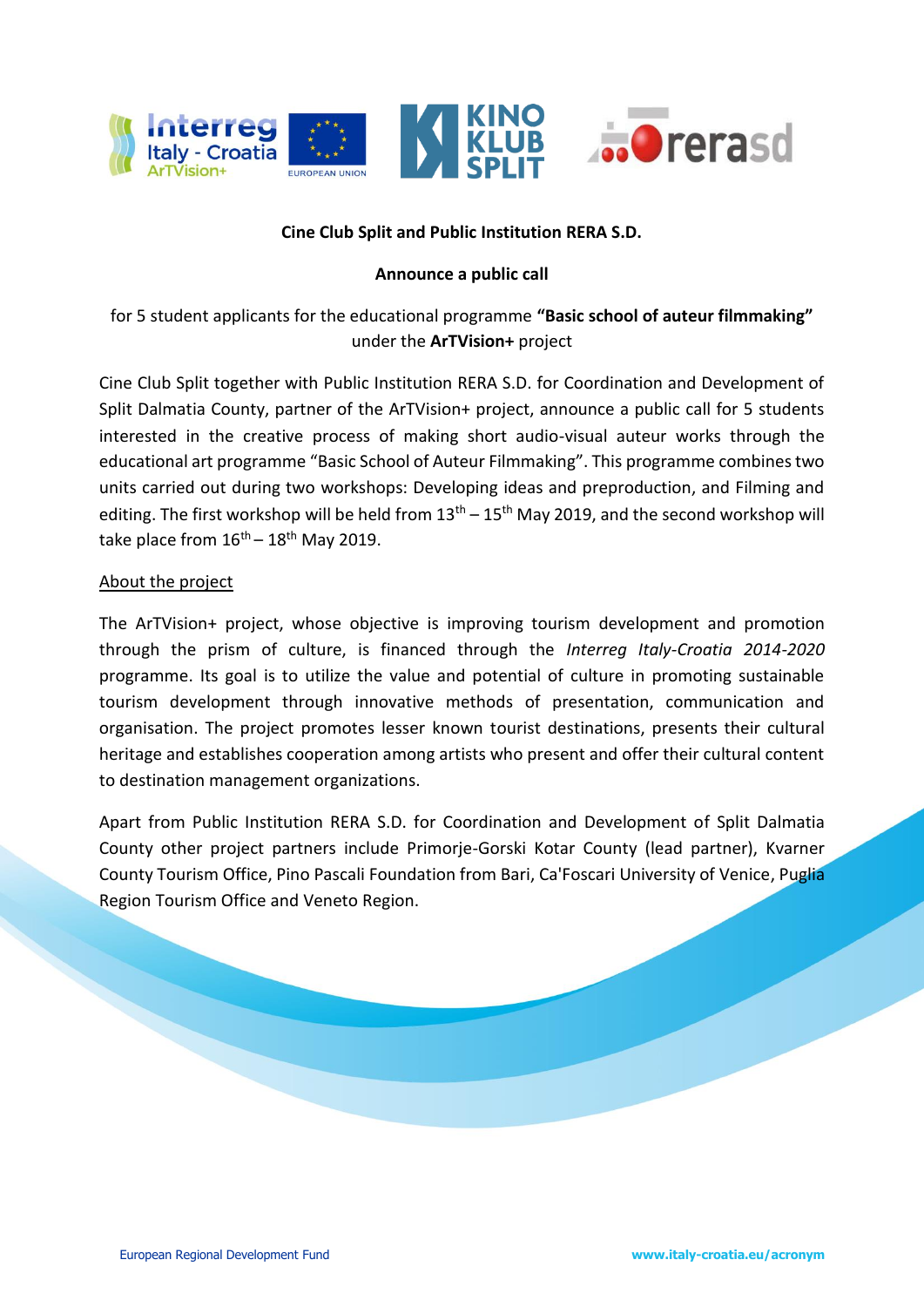

### Description of the "Basic School of Auteur Filmmaking"

The programme offers a variety of content including both theory and practice. Students will gain a basic theoretical knowledge of audio-visual media and the basics of filmmaking; they will get to know different auteurial approaches and conditions of producing audio-visual works. The workshops are organized in a theoretical and practical way, and are conducted by experts from the field of audio-visual media and producers who serve both as lecturers/mentors. During the practical part, students will participate in the filmmaking process on selected locations.

The workshops will be held in partner regions as well. These are Primorje-Gorski Kotar County in Croatia and Veneto and Apulia Regions in Italy.

The workshops encompass the following themes:

- 1. Art and auteurial film as a means of expression
- 2. Methodology of work and preparation of ideas in an auteurial movie
- 3. Technical basics of filmmaking and filmmaking practices
- 4. Alternative forms of visual storytelling
- 5. Creative use of montage in production of audio-visual works

The lectures will be held in English language to enable international students' participation.

The workshops are free of charge. The organiser will provide the participants with refreshments during breaks, one meal during lunchtime and transportation to locations for field lectures (vicinity of Split).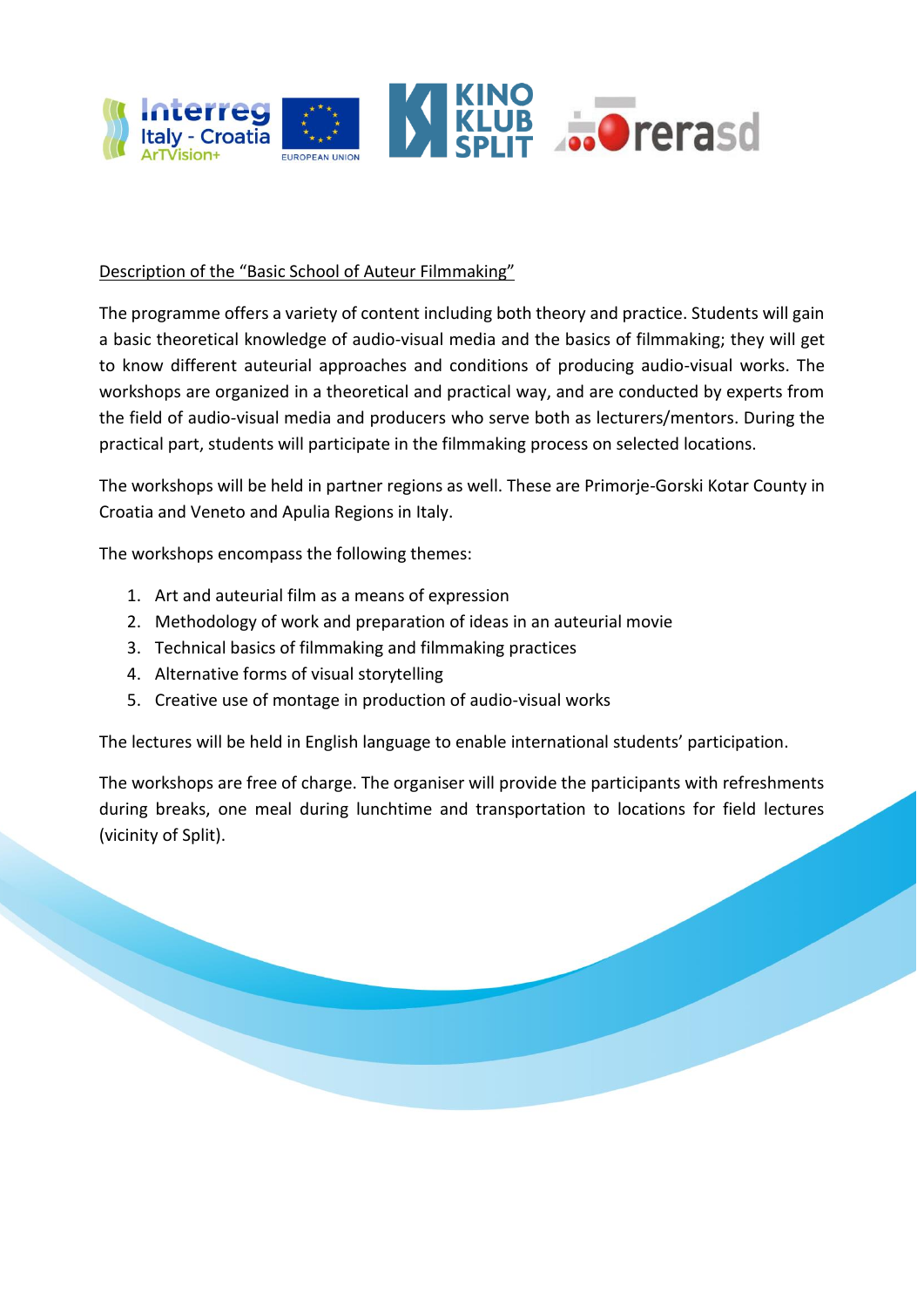

Workshop locations:

- Vitturi Castle, Lušiško Brce 5, Kaštel Lukšić
- Cine Club Split, Ulica slobode 28, Split
- Set locations in vicinity of the city of Split

#### Workshop dates:

- $13^{th} 15^{th}$  May 2019
- $16^{th} 18^{th}$  May 2019

Conditions:

- Students wanted from the field of applied arts, tourism, cultural studies, film editing and related studies.
- Attendance of the lectures and practical part of the workshop. Selected students will attend both workshops.

Submit your application through the following link

<https://forms.gle/dnUrL4SKyU6NKHoJ9>

Deadline for applying is  $1<sup>st</sup>$  May 2019, 16:00 (4 PM)

Students selected for participation will be notified via email 10<sup>th</sup> May 2019 the latest.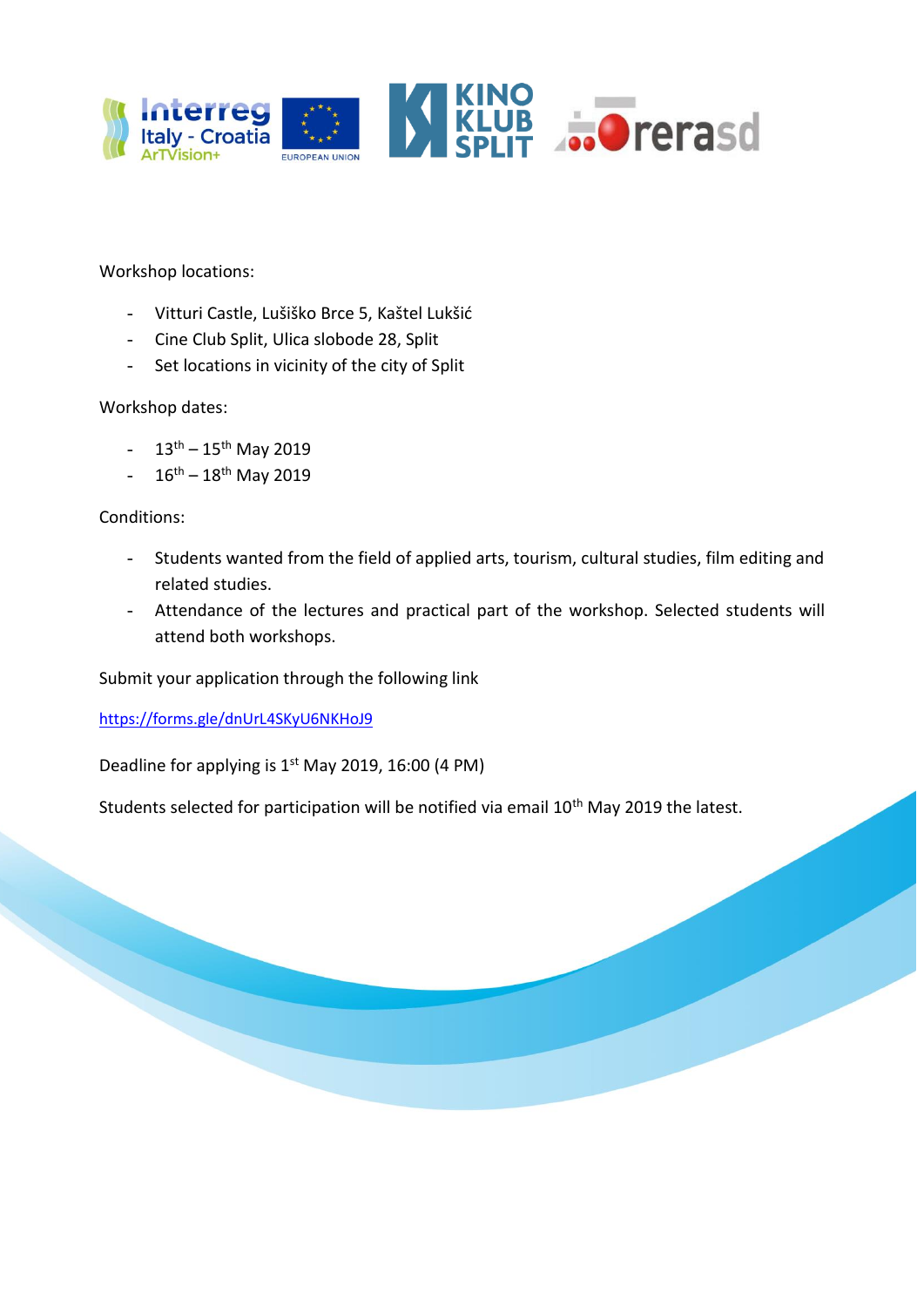

### **WORKSHOP SCHEDULE 13.05.- 15.05.**

|            | <b>Introductory lecture -</b><br><b>Sunčica Fradelić</b> | Developing ideas - Sunčica<br>Fradelić                   | Filmi exercises - Boris Poljak    |
|------------|----------------------------------------------------------|----------------------------------------------------------|-----------------------------------|
|            | 13.05.                                                   | 14.05.                                                   | 15.05.                            |
| $9-10h$    |                                                          |                                                          | Filmmaking basics (theory)        |
| 10-11h     | Introduction and schedule<br>presentation                | Presentation of participants'<br>ideas                   | Filmmaking basics (theory)        |
| $11-12h$   | Art and auteurial film as a<br>form of expression        | Presentation of participants'<br>ideas                   | Filmmaking basics (demonstration) |
| $12-13h$   | Work method of an auteur                                 | Presentation of participants'<br>ideas                   | Filmmaking basics (demonstration) |
| $13 - 14h$ | Work method of an auteur                                 | Presentation of participants'<br>ideas                   | break                             |
| 14-15h     | break                                                    | break                                                    | Practical work with participants  |
| 15-16h     | Movie watching (various<br>examples)                     | Preparation and<br>development of ideas with a<br>mentor | Practical work with participants  |
| 16-17h     | Movie watching (various<br>examples)                     | Preparation and<br>development of ideas with a<br>mentor | Practical work with participants  |
| 17-18h     | Discussion and assignment                                |                                                          | Preparation of fieldwork schedule |